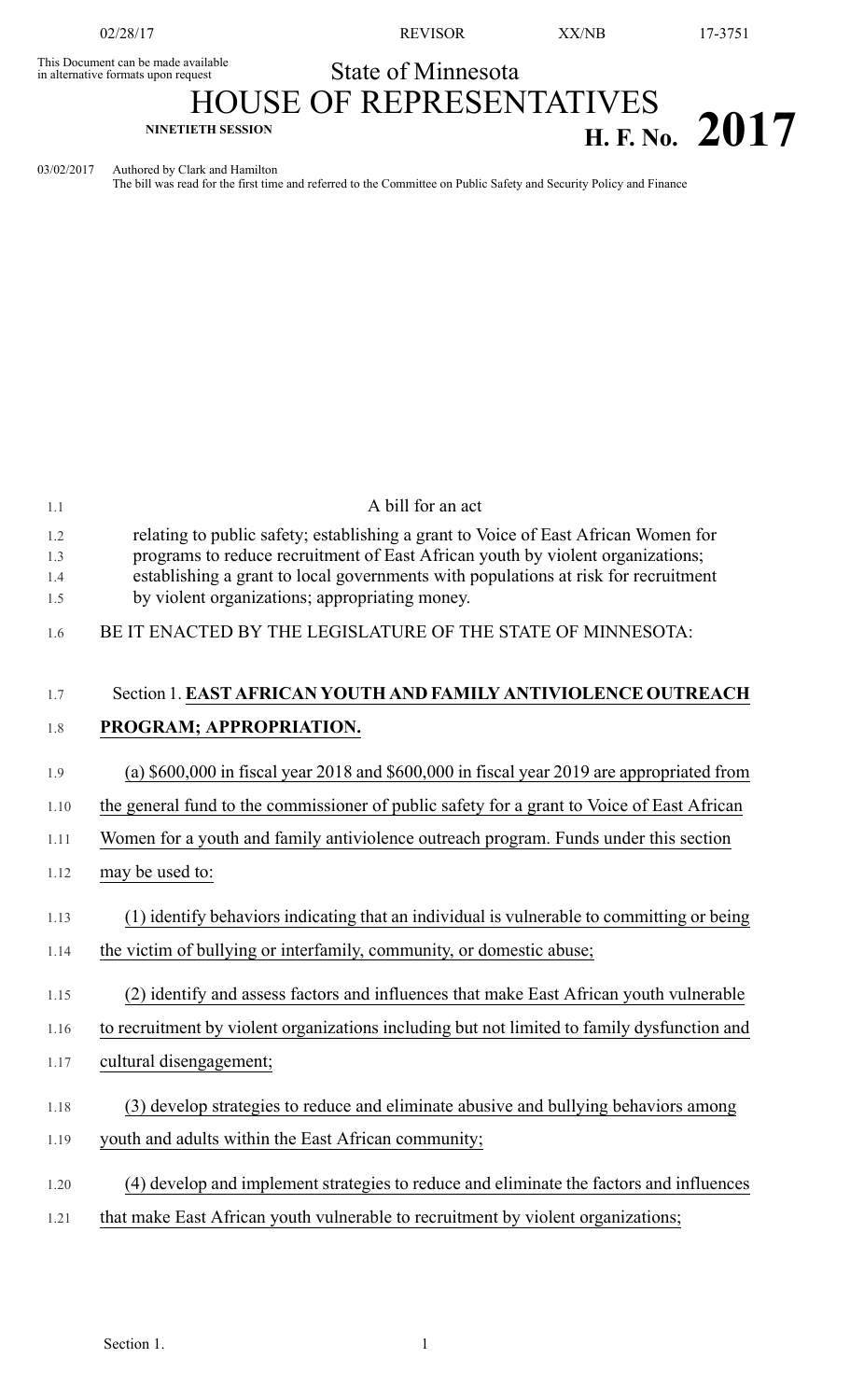| 2.1  | (5) develop strategies, programs, and services to educate parents and other family               |
|------|--------------------------------------------------------------------------------------------------|
| 2.2  | members to recognize and address behaviors indicating that youth are being recruited by          |
| 2.3  | violent organizations; and                                                                       |
| 2.4  | (6) develop strategies, programs, and services, in collaboration with public entities and        |
| 2.5  | other community and private organizations that provide services to at-risk youth and families,   |
| 2.6  | to reduce and eliminate bullying, abusive behavior, and the vulnerability of East African        |
| 2.7  | youth to recruitment by violent organizations. Prevention strategies, programs, and services     |
| 2.8  | may include but are not limited to:                                                              |
| 2.9  | (i) expressive and receptive communications programs including music, art, theater,              |
| 2.10 | dance, and play designed to teach and develop appropriate skills for interfamily                 |
| 2.11 | communication;                                                                                   |
| 2.12 | (ii) development of protective skills and positive coping skills to deal with bullying,          |
| 2.13 | domestic abuse and interfamily violence, and violent confrontations in the community;            |
| 2.14 | (iii) culturally appropriate individual and family counseling focusing on communication          |
| 2.15 | and interpersonal relations with the family and the East African community;                      |
| 2.16 | (iv) after-school and summer programs for East African youth that are structured and             |
| 2.17 | include components offering physical recreation, education enrichment, art, music, and           |
| 2.18 | social activities that are culturally appropriate;                                               |
| 2.19 | (v) individual and family-oriented financial planning and management skill building;             |
| 2.20 | (vi) culturally appropriate individual and family counseling focusing on education and           |
| 2.21 | employment counseling; and                                                                       |
| 2.22 | (vii) information regarding, and direct links to, entities that provide employment skills        |
| 2.23 | training, job search and placement, and employment support activities and services.              |
| 2.24 | (b) Activities and services supported with funds available under this section may be             |
| 2.25 | provided in collaboration with other organizations including but not limited to law              |
| 2.26 | enforcement, state and local public agencies, interfaith organizations, nonprofit organizations, |
| 2.27 | and East African community organizations and stakeholders.                                       |
| 2.28 | (c) Voice of East African Women must direct one-third of the funds received under this           |
| 2.29 | section to programs targeted at communities outside the seven-county metropolitan area,          |
| 2.30 | as defined in section 473.121, subdivision 4, with identified populations who are at risk for    |
| 2.31 | recruitment by violent organizations.                                                            |